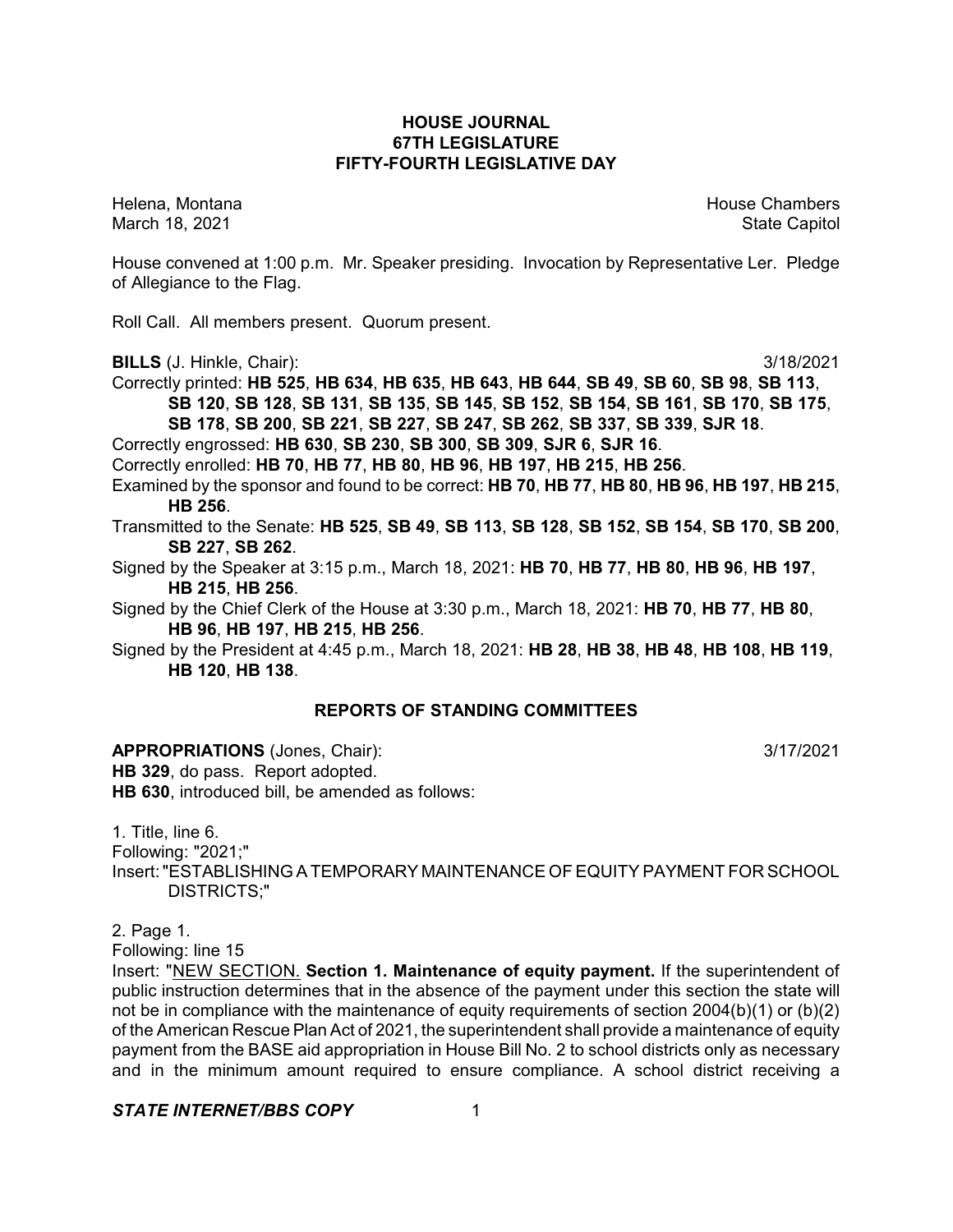maintenance of equity payment shall deposit the money in the district's miscellaneous programs fund and may use the money for general operations and instruction as determined by the board of trustees."

**Renumber:** subsequent sections

3. Page 5, line 21. Following: "the" Insert: "average of the" Following: "October" Insert: "and February"

4. Page 5, line 21. Strike: "count" Insert: "counts"

5. Page 5, line 23. Strike: "received by" Insert: "to"

6. Page 5, line 26 through line 27. Strike: "any" on line 26 through "84.425D" on line 27 Insert: "the American Rescue Plan Act of 2021, except for the 20% portion of the funds specifically earmarked and restricted to spending on learning loss programs"

7. Page 8, line 26. Strike: "\$5 million" Insert: "\$5,251,366"

8. Page 8, line 27. Strike: "\$102.7" Insert: "\$52.7"

9. Page 8. Following: line 27 Insert: "\$50 million [Restricted]"

10. Page 10. Following: line 8 Insert: "(3) The appropriation of \$50 million to the department of transportation in subsection (1) is restricted to the maintenance program for contractor payments." **Renumber:** subsequent subsections

11. Page 10, line 14. Strike: "beginning" Insert: "ending"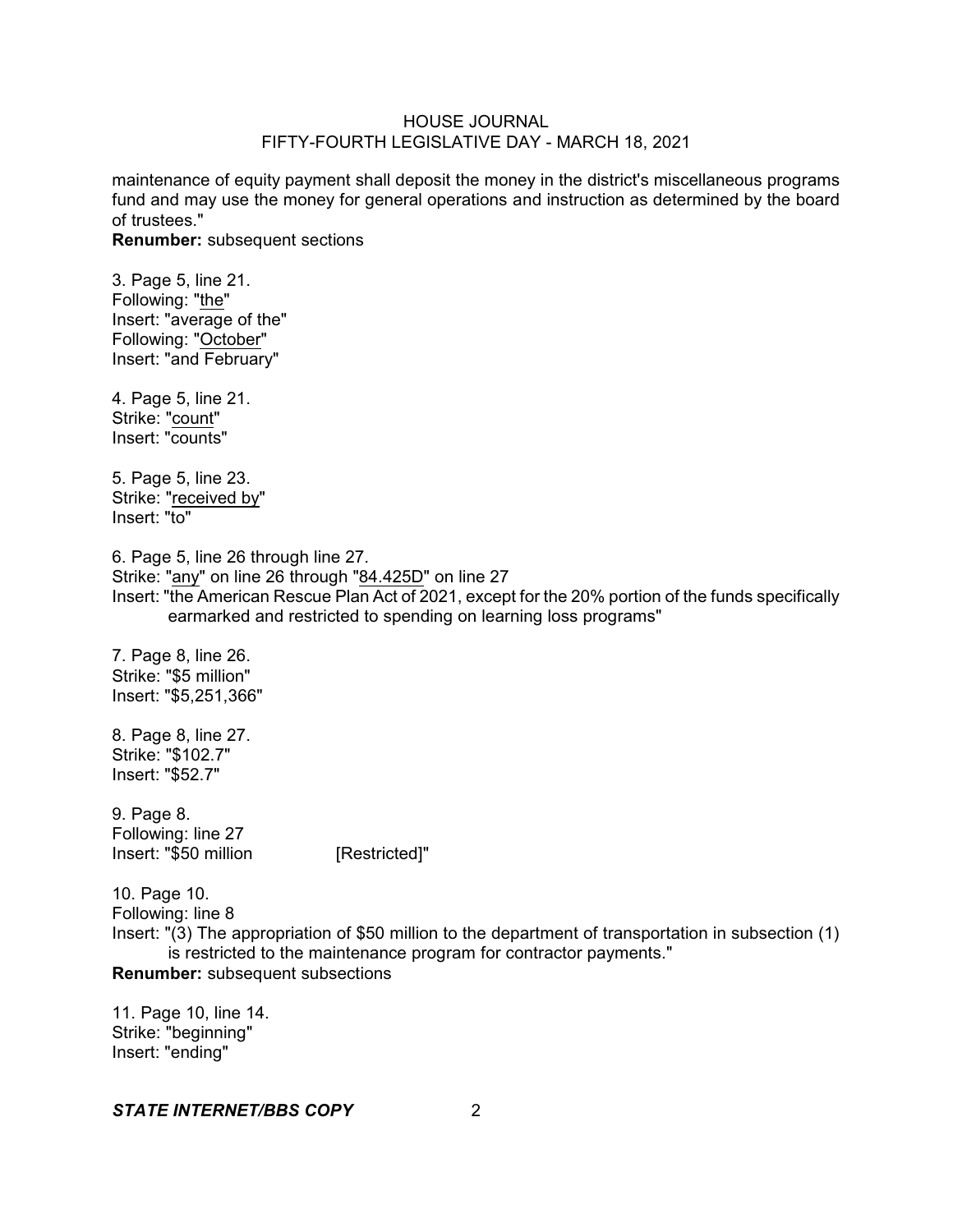12. Page 11, line 7. Strike: "through" Insert: "and"

And, as amended, do pass. Report adopted.

**SB 52**, be concurred in. Report adopted. **SB 58**, be concurred in. Report adopted.

**JUDICIARY** (Usher, Chair): 3/18/2021 **SB 222**, be concurred in. Report adopted. **SB 223**, be concurred in. Report adopted. **SB 240**, be concurred in. Report adopted. **SB 277**, be concurred in. Report adopted.

**NATURAL RESOURCES** (Gunderson, Chair): 3/17/2021 **SB 230**, be amended as follows:

1. Title, line 8. Following: "EFFECTIVE DATE" Insert: ", A RETROACTIVE APPLICABILITY DATE,"

2. Page 2, line 16.

- Strike: "Ten percent of each deposit made in the account pursuant to 76-22-111 must be transferred"
- Insert: "At the end of each calendar year, the oversight team shall:
- (a) conduct an audit of credits and debits as determined by the habitat quantification tool as used in compensatory mitigation pursuant to 76-22-111;
- (b) ensure the balance of credits and debits determined as provided in subsection (8)(a) results in no net loss of habitat; and
- (c) direct the department to transfer up to 10% of any surplus balance calculated according to subsection (8)(b)"

3. Page 2, line 17. Following: "subsection" Insert:  $"(8)(c)"$ 

4. Page 3, line 20.

- Strike: "Ten percent of each deposit made in the account pursuant to 76-22-111 must be transferred"
- Insert: "At the end of each calendar year, the oversight team shall:
- (a) conduct an audit of credits and debits as determined by the habitat quantification tool as used in compensatory mitigation pursuant to 76-22-111;
- (b) ensure the balance of credits and debits determined as provided in subsection (8)(a) results in no net loss of habitat; and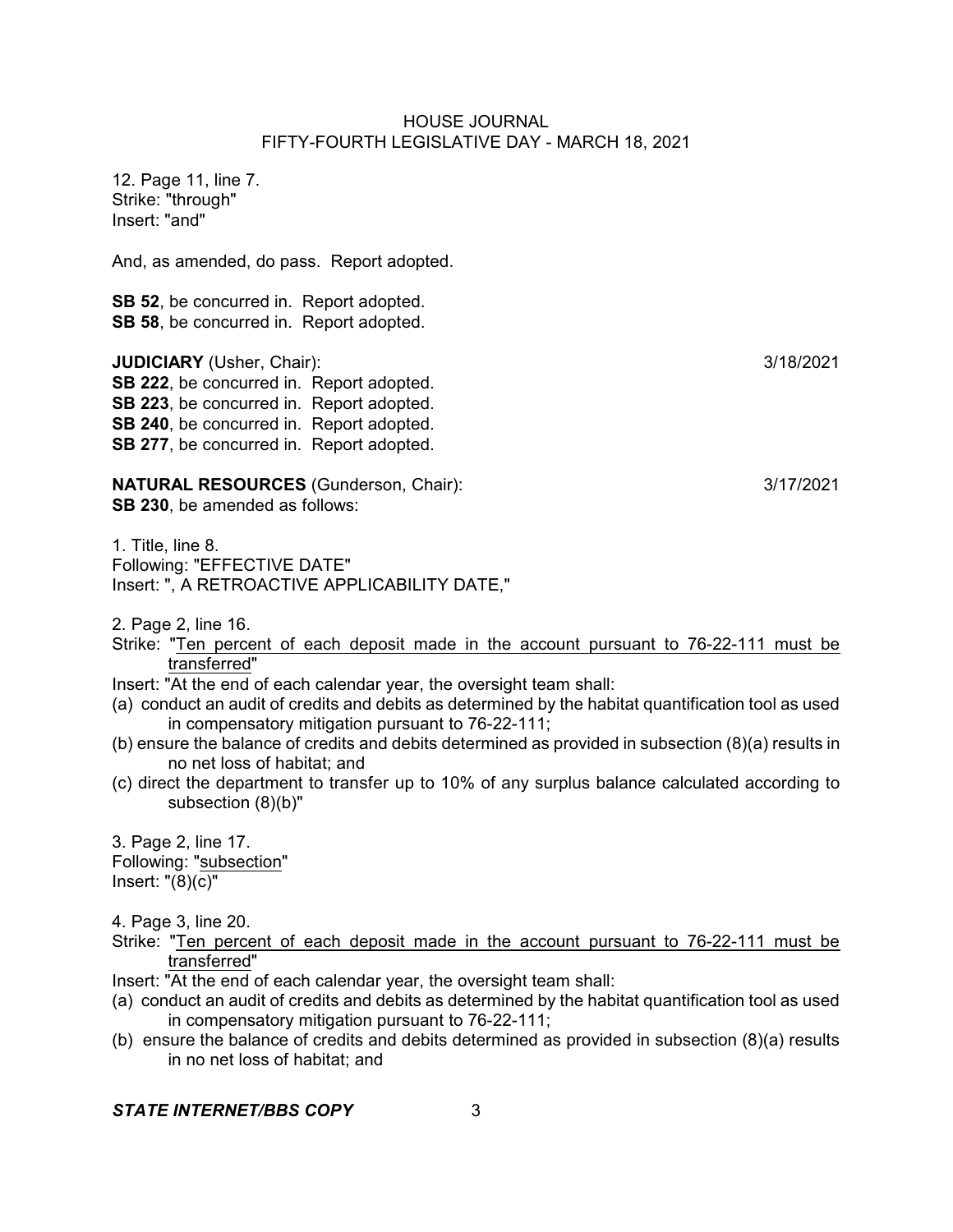(c) direct the department to transfer up to 10% of any surplus balance calculated according to subsection (8)(b)"

5. Page 3, line 21. Following: "subsection" Insert: "(8)(c)"

6. Page 3. Following: line 24 Insert: "NEW SECTION. **Section 3. Retroactive applicability**. [This act] applies retroactively, within the meaning of 1-2-109, to calendar years beginning after December 31, 2020." **Renumber:** subsequent sections

And, as amended, be concurred in. Report adopted.

**SJR 6**, be amended as follows:

1. Page 1, line 27. Following: line 26 Insert: "(1)"

2. Page 2.

Following: line 3

Insert: "(2) That the Secretary of State send a copy of this resolution to the Governor, each member of the Montana Congressional Delegation, the directors of the Federal Emergency Management Agency and the National Flood Insurance program, the regional administrator for Region 8 of the Federal Emergency Management Agency, the director of the Montana Department of Natural Resources and Conservation, and the board of supervisors in each of the conservation districts in Montana."

And, as amended, be concurred in. Report adopted.

**SJR 7, be concurred in. Report adopted. SJR 16**, be amended as follows:

1. Page 1, line 27.

Following: "; and"

- Insert: "WHEREAS, the destruction of private jobs and capital as a result of the executive order to halt the construction of the Keystone XL Pipeline is a taking based on the 5th and 14th Amendments to the United States Constitution; and
- WHEREAS, given the shortage of power recently experienced in Eastern Montana and the central and southern plains, the state should encourage every source of power, including fossil fuels carried by the Keystone XL Pipeline; and"

And, as amended, be concurred in. Report adopted.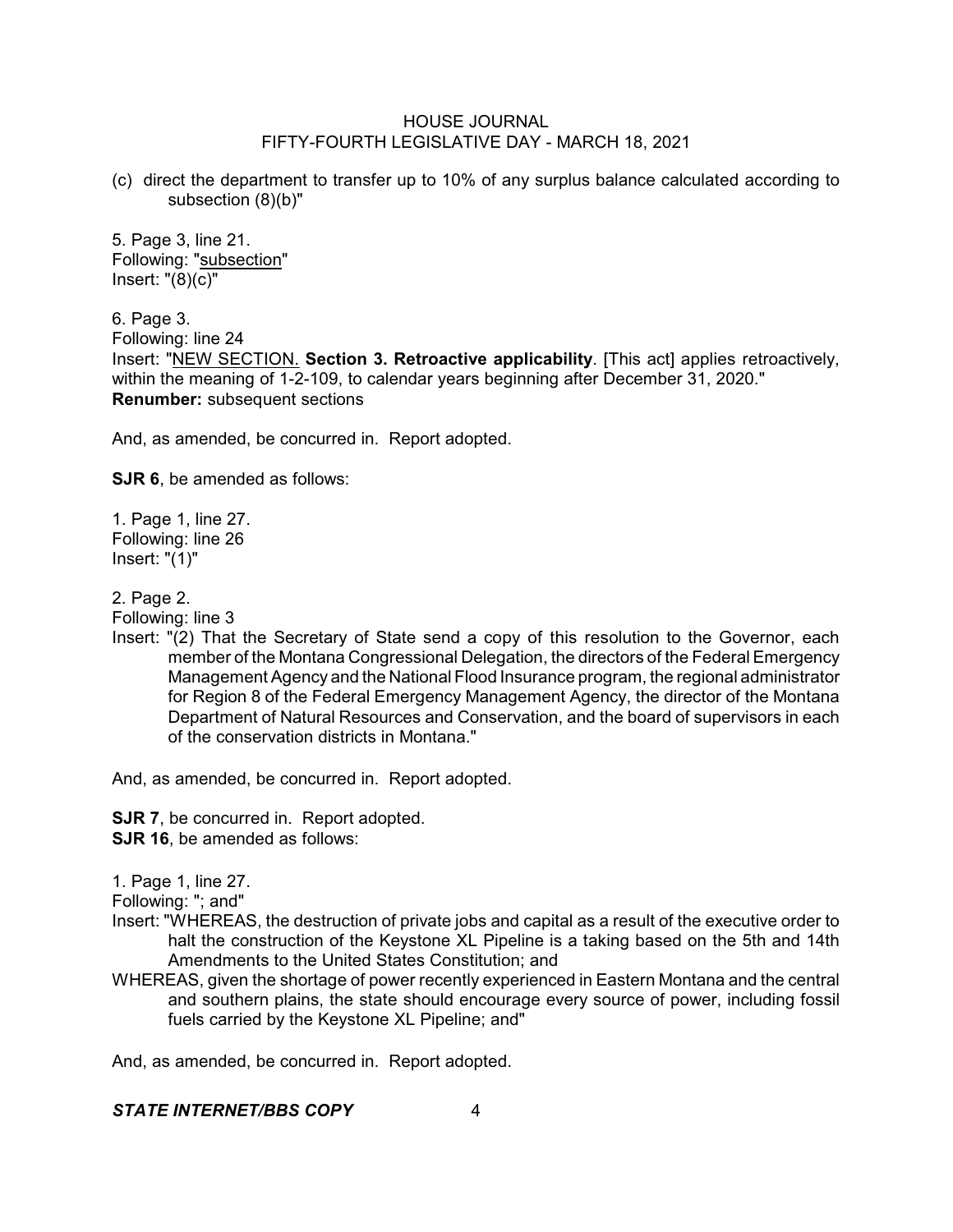| <b>SJR 21, be concurred in. Report adopted.</b>                                                                                                                                                                                                                                                                                                                                          |           |
|------------------------------------------------------------------------------------------------------------------------------------------------------------------------------------------------------------------------------------------------------------------------------------------------------------------------------------------------------------------------------------------|-----------|
| <b>STATE ADMINISTRATION (McKamey, Chair):</b><br>SB 309, be amended as follows:                                                                                                                                                                                                                                                                                                          | 3/18/2021 |
| 1. Page 2, line 19.<br>Strike: "compensation --"                                                                                                                                                                                                                                                                                                                                         |           |
| 2. Page 2, line 27.<br>Strike: "-- compensation"                                                                                                                                                                                                                                                                                                                                         |           |
| And, as amended, be concurred in. Report adopted.                                                                                                                                                                                                                                                                                                                                        |           |
| <b>TRANSPORTATION</b> (Loge, Chair):<br>HB 464, do pass. Report adopted.<br>SB 300, be amended as follows:                                                                                                                                                                                                                                                                               | 3/17/2021 |
| 1. Page 5, line 5.<br>Strike: "2021"<br>Insert: "2023"                                                                                                                                                                                                                                                                                                                                   |           |
| And, as amended, be concurred in. Report adopted.                                                                                                                                                                                                                                                                                                                                        |           |
| SB 372, be concurred in. Report adopted.<br><b>SJR 5, be concurred in. Report adopted.</b>                                                                                                                                                                                                                                                                                               |           |
| <b>MESSAGES FROM THE SENATE</b><br>House bills concurred in and returned to the House:                                                                                                                                                                                                                                                                                                   | 3/16/2021 |
| HB 22, introduced by F. Garner<br>HB 29, introduced by J. Trebas<br>HB 32, introduced by S. Vinton<br>HB 33, introduced by S. Vinton<br>HB 40, introduced by W. Curdy<br>HB 76, introduced by G. Frazer<br>HB 83, introduced by J. Dooling<br>HB 100, introduced by D. Hayman<br>HB 141, introduced by C. Keogh<br>HB 200, introduced by K. Holmlund<br>HB 290, introduced by B. Tschida |           |
| Senate bill passed and transmitted to the House for concurrence:                                                                                                                                                                                                                                                                                                                         | 3/16/2021 |
| SB 308, introduced by J. Welborn                                                                                                                                                                                                                                                                                                                                                         |           |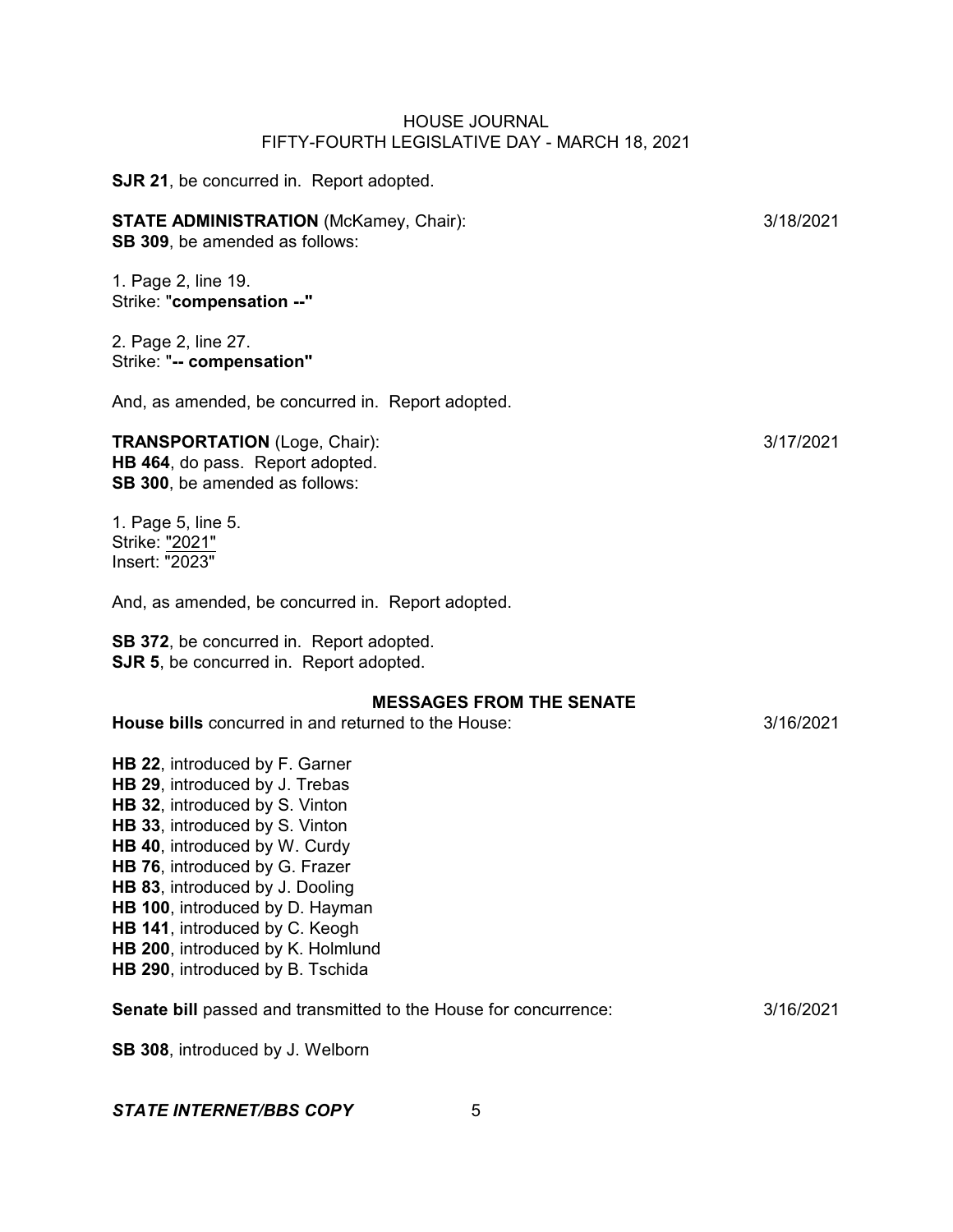**Senate joint resolution** passed and transmitted to the House for concurrence: 3/16/2021

**SJR 13**, introduced by S. Hinebauch

# **FIRST READING AND COMMITMENT OF BILLS**

The following House bills were introduced, read first time, and referred to committees:

**HB 645**, introduced by S. Kerns, D. Lenz, referred to Human Services.

**HB 646**, introduced by M. Dunwell, referred to Taxation.

**HB 647**, introduced by S. Galloway, D. Bedey, M. Bertoglio, M. Binkley, L. Brewster, G. Custer, N. Duram, R. Fitzgerald, F. Fleming, T. France, G. Frazer, J. Fuller, W. Galt, F. Garner, S. Gist, S. Gunderson, D. Harvey, D. Hawk, E. Hill, C. Hinkle, M. Hopkins, J. Kassmier, B. Ler, D. Loge, M. Malone, R. Marshall, F. Nave, M. Noland, J. Patelis, B. Phalen, J. Read, A. Regier, V. Ricci, J. Schillinger, K. Seekins-Crowe, L. Sheldon-Galloway, J. Trebas, B. Usher, T. Welch, K. Zolnikov, B. Brown, M. Cuffe, C. Friedel, G. Hertz, S. Hinebauch, M. Lang, E. McClafferty, T. McGillvray, S. O'Brien, C. Smith, M. Sweeney, referred to Fish, Wildlife and Parks.

The following House joint resolution was introduced, read first time, and referred to committee:

**HJR 24**, introduced by M. Funk, B. Bennett, referred to State Administration.

The following Senate bill was introduced, read first time, and referred to committee:

**SB 308**, introduced by J. Welborn, M. Sweeney, K. Walsh, referred to Business and Labor.

The following Senate joint resolution was introduced, read first time, and referred to committee:

**SJR 13**, introduced by S. Hinebauch, referred to Business and Labor.

# **SECOND READING OF BILLS (COMMITTEE OF THE WHOLE)**

Majority Leader Vinton moved the House resolve itself into a Committee of the Whole for consideration of business on second reading. Motion carried. Representative Berglee in the chair.

Mr. Speaker: We, your Committee of the Whole, having had under consideration business on second reading, recommend as follows:

**HB 130** - **Senate Amendments** - Representative Bedey moved Senate amendments to **HB 130** be concurred in. Motion carried as follows:

Yeas: Abbott, Anderson, Bartel, Beard, Bedey, Berglee, Bertoglio, Binkley, Bishop, Brewster, Buckley, Buttrey, Caferro, Carlson, Curdy, Custer, Dooling, Dunwell, Duram, Farris-Olsen, Fern, Fielder, Fitzgerald, Fleming, France, Frazer, Fuller, Funk, Galloway, Garner, Gillette, Gist, Greef,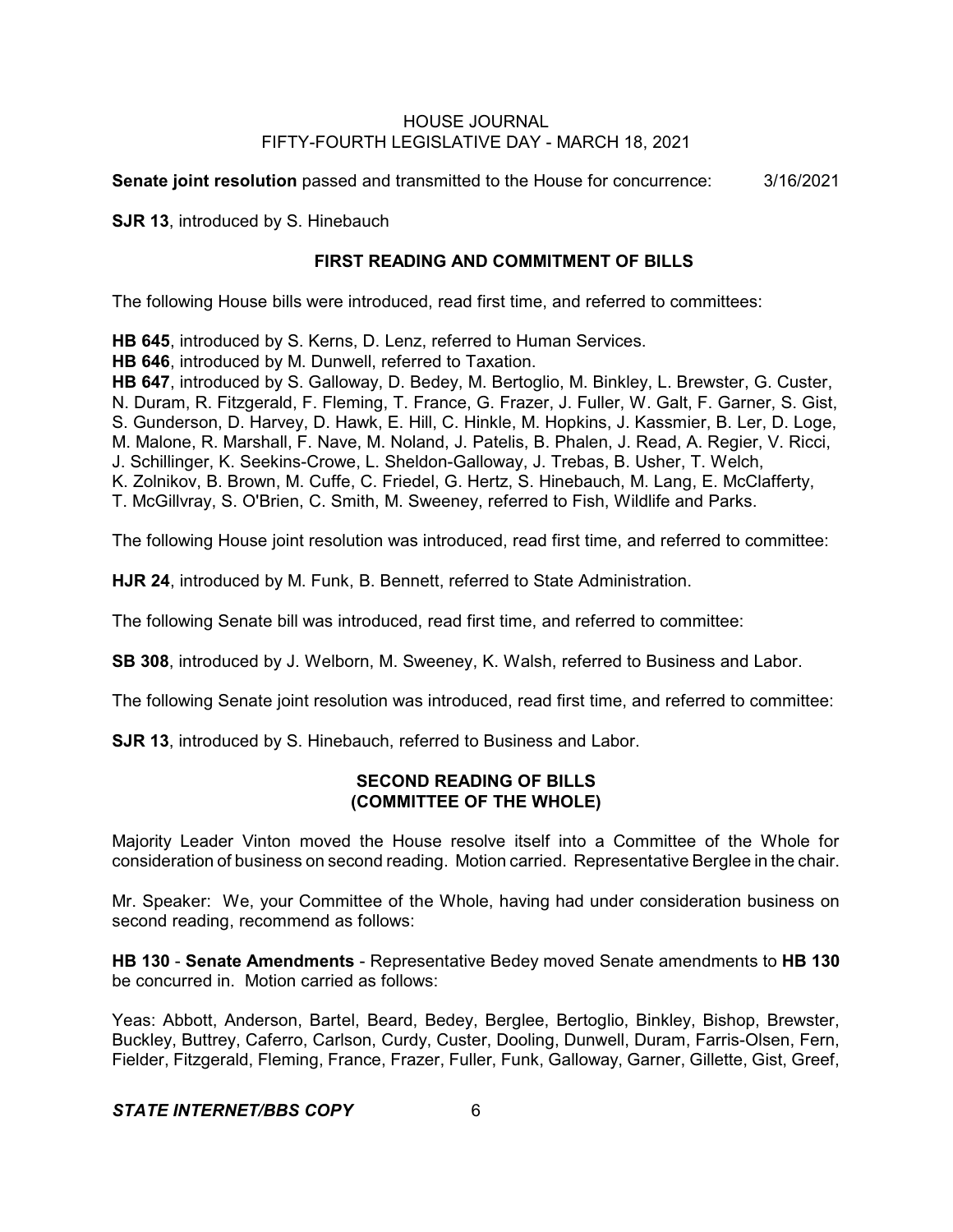Gunderson, Hamilton, Harvey, Hawk, Hayman, Hill, Hinkle C, Hinkle J, Holmlund, Hopkins, Jones, Karjala, Kassmier, Keane, Kelker, Keogh, Kerns, Kerr-Carpenter, Knudsen C, Knudsen R, Kortum, Lenz, Ler, Loge, Malone, Marler, Marshall, McKamey, Mercer, Mitchell, Moore, Nave, Noland, Novak, Olsen, Patelis, Phalen, Putnam, Read, Regier A, Regier M, Reksten, Ricci, Running Wolf, Schillinger, Seekins-Crowe, Sheldon-Galloway, Skees, Smith, Stafman, Stewart Peregoy, Stromswold, Sullivan, Tenenbaum, Thane, Trebas, Tschida, Usher, Vinton, Walsh, Weatherwax, Welch, Whiteman Pena, Whitman, Windy Boy, Zolnikov, Mr. Speaker. Total 100

Nays: None. Total 0

Voted absentee: None.

Excused: None. Total 0

Absent or not voting: None. Total 0

**HB 177** - **Senate Amendments** - Representative Garner moved Senate amendments to **HB 177** be concurred in. Motion carried as follows:

Yeas: Abbott, Anderson, Bartel, Beard, Bedey, Berglee, Bertoglio, Binkley, Bishop, Brewster, Buckley, Buttrey, Caferro, Carlson, Curdy, Custer, Dooling, Dunwell, Duram, Farris-Olsen, Fern, Fielder, Fitzgerald, Fleming, France, Frazer, Fuller, Funk, Galloway, Garner, Gillette, Gist, Greef, Gunderson, Hamilton, Harvey, Hawk, Hayman, Hill, Hinkle C, Hinkle J, Holmlund, Hopkins, Jones, Karjala, Kassmier, Keane, Kelker, Keogh, Kerns, Kerr-Carpenter, Knudsen C, Knudsen R, Kortum, Lenz, Ler, Loge, Malone, Marler, Marshall, McKamey, Mercer, Mitchell, Moore, Nave, Noland, Novak, Olsen, Patelis, Phalen, Putnam, Read, Regier A, Regier M, Reksten, Ricci, Running Wolf, Schillinger, Seekins-Crowe, Sheldon-Galloway, Skees, Smith, Stafman, Stewart Peregoy, Stromswold, Sullivan, Tenenbaum, Thane, Trebas, Tschida, Usher, Vinton, Walsh, Weatherwax, Welch, Whiteman Pena, Whitman, Windy Boy, Zolnikov,

Mr. Speaker. Total 100

Nays: None. Total 0

Voted absentee: None.

Excused: None. Total 0

Absent or not voting: None. Total 0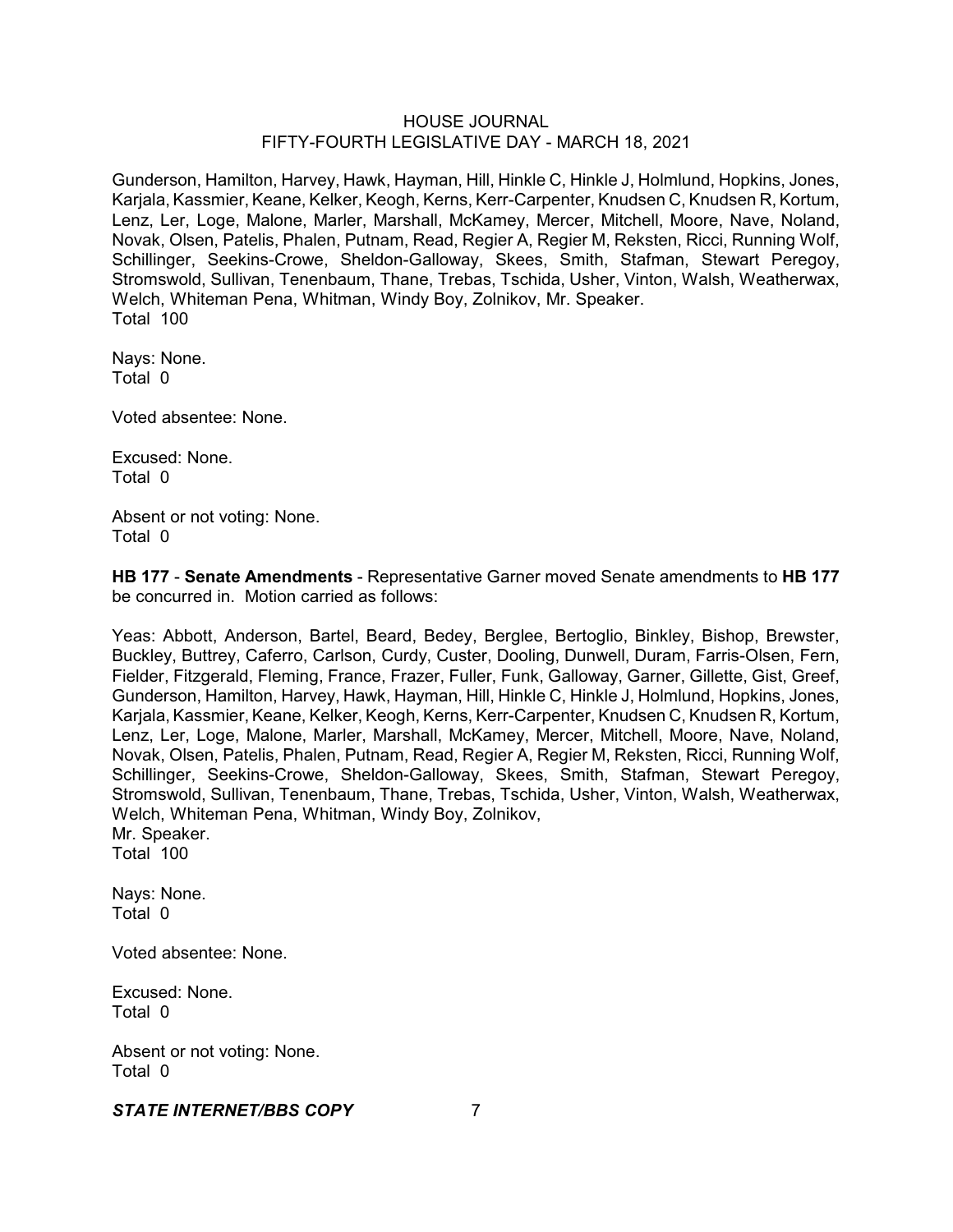**HB 181** - Representative Zolnikov moved **HB 181** do pass. Motion carried as follows:

Yeas: Abbott, Anderson, Bartel, Beard, Bedey, Berglee, Bertoglio, Binkley, Bishop, Brewster, Buckley, Buttrey, Caferro, Carlson, Curdy, Custer, Dooling, Dunwell, Duram, Farris-Olsen, Fern, Fielder, Fitzgerald, Fleming, France, Frazer, Fuller, Funk, Galloway, Garner, Gillette, Gist, Greef, Gunderson, Hamilton, Harvey, Hawk, Hayman, Hill, Hinkle C, Hinkle J, Holmlund, Hopkins, Jones, Karjala, Kassmier, Keane, Kelker, Keogh, Kerns, Kerr-Carpenter, Knudsen C, Knudsen R, Kortum, Lenz, Ler, Loge, Malone, Marler, Marshall, McKamey, Mercer, Mitchell, Moore, Nave, Noland, Novak, Olsen, Patelis, Phalen, Putnam, Read, Regier A, Regier M, Reksten, Ricci, Running Wolf, Schillinger, Seekins-Crowe, Sheldon-Galloway, Skees, Smith, Stafman, Stromswold, Sullivan, Tenenbaum, Thane, Trebas, Tschida, Usher, Vinton, Walsh, Weatherwax, Welch, Whiteman Pena, Whitman, Windy Boy, Zolnikov, Mr. Speaker. Total 99

Nays: None. Total 0

Voted absentee: None.

Excused: None. Total 0

Absent or not voting: Stewart Peregoy. Total 1

**HB 313** - **Senate Amendments** - Representative Gillette moved Senate amendments to **HB 313** be concurred in. Motion carried as follows:

Yeas: Abbott, Anderson, Bartel, Beard, Bedey, Berglee, Bertoglio, Binkley, Bishop, Brewster, Buckley, Buttrey, Caferro, Carlson, Curdy, Custer, Dooling, Dunwell, Duram, Farris-Olsen, Fern, Fielder, Fitzgerald, Fleming, France, Frazer, Fuller, Funk, Galloway, Garner, Gillette, Gist, Greef, Gunderson, Harvey, Hill, Hinkle C, Hinkle J, Holmlund, Hopkins, Jones, Kassmier, Keane, Kelker, Keogh, Kerns, Kerr-Carpenter, Knudsen C, Knudsen R, Kortum, Lenz, Ler, Loge, Malone, Marler, Marshall, McKamey, Mercer, Mitchell, Moore, Nave, Noland, Novak, Olsen, Patelis, Phalen, Putnam, Read, Regier A, Regier M, Reksten, Ricci, Running Wolf, Schillinger, Seekins-Crowe, Sheldon-Galloway, Skees, Smith, Stafman, Stewart Peregoy, Stromswold, Sullivan, Tenenbaum, Thane, Trebas, Tschida, Usher, Vinton, Walsh, Weatherwax, Welch, Whiteman Pena, Whitman, Windy Boy, Zolnikov, Mr. Speaker.

Total 96

Nays: Hamilton, Hawk, Hayman, Karjala. Total 4

Voted absentee: None.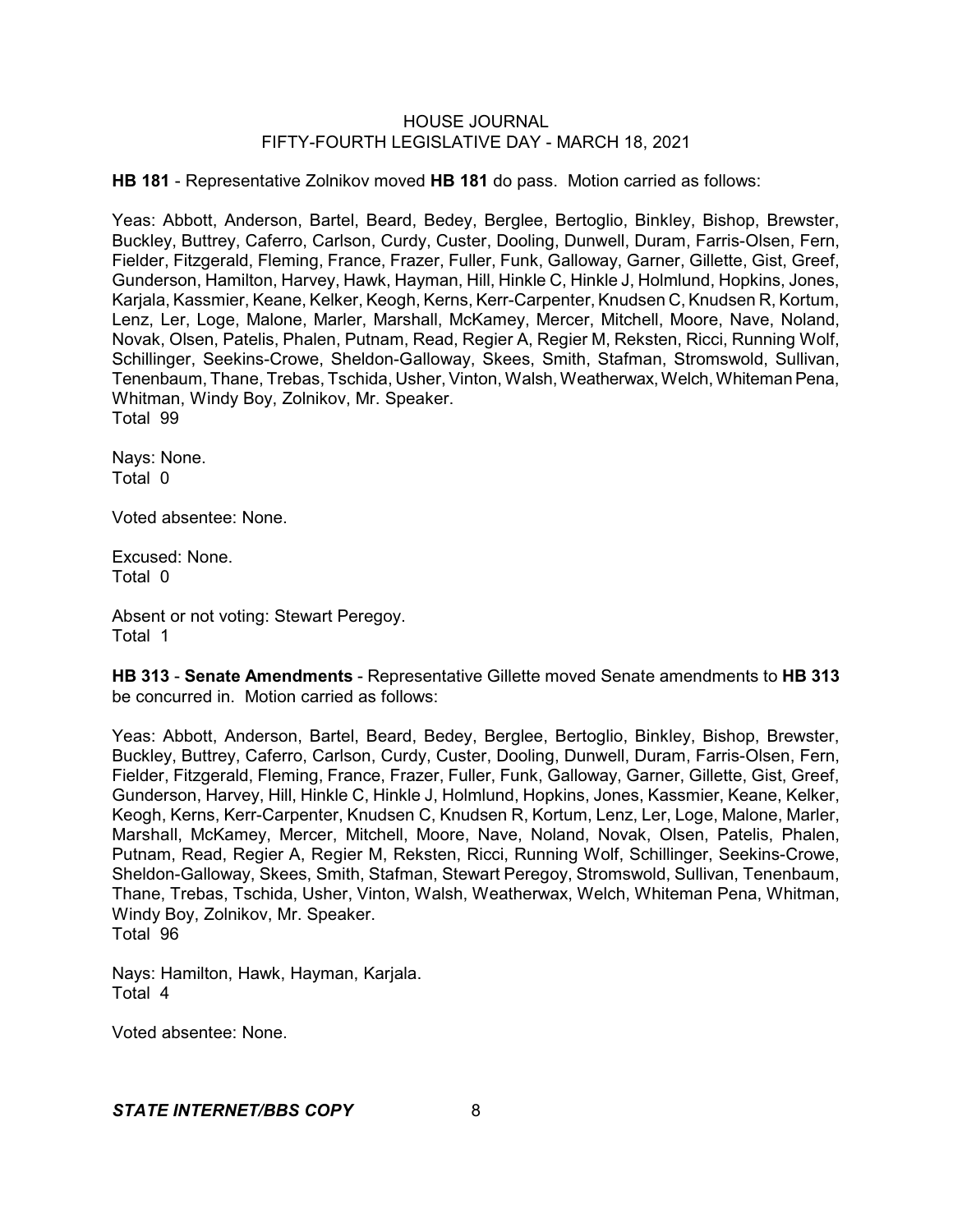Excused: None. Total 0

Absent or not voting: None. Total 0

**HB 337** - Representative C. Hinkle moved **HB 337** do pass. Motion carried as follows:

Yeas: Anderson, Bartel, Beard, Bedey, Berglee, Bertoglio, Binkley, Brewster, Buttrey, Carlson, Custer, Dooling, Duram, Fielder, Fitzgerald, Fleming, Frazer, Fuller, Galloway, Garner, Gillette, Gist, Greef, Gunderson, Hill, Hinkle C, Hinkle J, Holmlund, Hopkins, Jones, Kassmier, Kerns, Knudsen C, Knudsen R, Lenz, Ler, Loge, Malone, Marshall, McKamey, Mercer, Mitchell, Moore, Nave, Noland, Patelis, Phalen, Putnam, Read, Regier A, Regier M, Reksten, Ricci, Schillinger, Seekins-Crowe, Sheldon-Galloway, Skees, Stromswold, Trebas, Tschida, Usher, Vinton, Walsh, Welch, Whitman, Zolnikov, Mr. Speaker. Total 67

Nays: Abbott, Bishop, Buckley, Caferro, Curdy, Dunwell, Farris-Olsen, Fern, France, Funk, Hamilton, Harvey, Hawk, Hayman, Karjala, Keane, Kelker, Keogh, Kerr-Carpenter, Kortum, Marler, Novak, Olsen, Running Wolf, Smith, Stafman, Stewart Peregoy, Sullivan, Tenenbaum, Thane, Weatherwax, Whiteman Pena, Windy Boy. Total 33

Voted absentee: None.

Excused: None. Total 0

Absent or not voting: None. Total 0

**HB 384** - Representative Gunderson moved **HB 384** do pass. Motion carried as follows:

Yeas: Anderson, Bartel, Beard, Bedey, Berglee, Bertoglio, Binkley, Brewster, Buttrey, Carlson, Custer, Dooling, Duram, Fielder, Fitzgerald, Fleming, Frazer, Fuller, Galloway, Garner, Gillette, Gist, Greef, Gunderson, Hill, Hinkle C, Hinkle J, Holmlund, Hopkins, Jones, Kassmier, Kerns, Knudsen C, Knudsen R, Lenz, Ler, Loge, Malone, Marshall, McKamey, Mercer, Mitchell, Moore, Nave, Noland, Patelis, Phalen, Read, Regier A, Regier M, Reksten, Ricci, Schillinger, Seekins-Crowe, Sheldon-Galloway, Skees, Stromswold, Trebas, Tschida, Usher, Vinton, Walsh, Welch, Whitman, Zolnikov, Mr. Speaker. Total 66

Nays: Abbott, Bishop, Buckley, Caferro, Curdy, Dunwell, Farris-Olsen, Fern, France, Funk, Hamilton, Harvey, Hawk, Hayman, Karjala, Keane, Kelker, Keogh, Kerr-Carpenter, Kortum, Marler,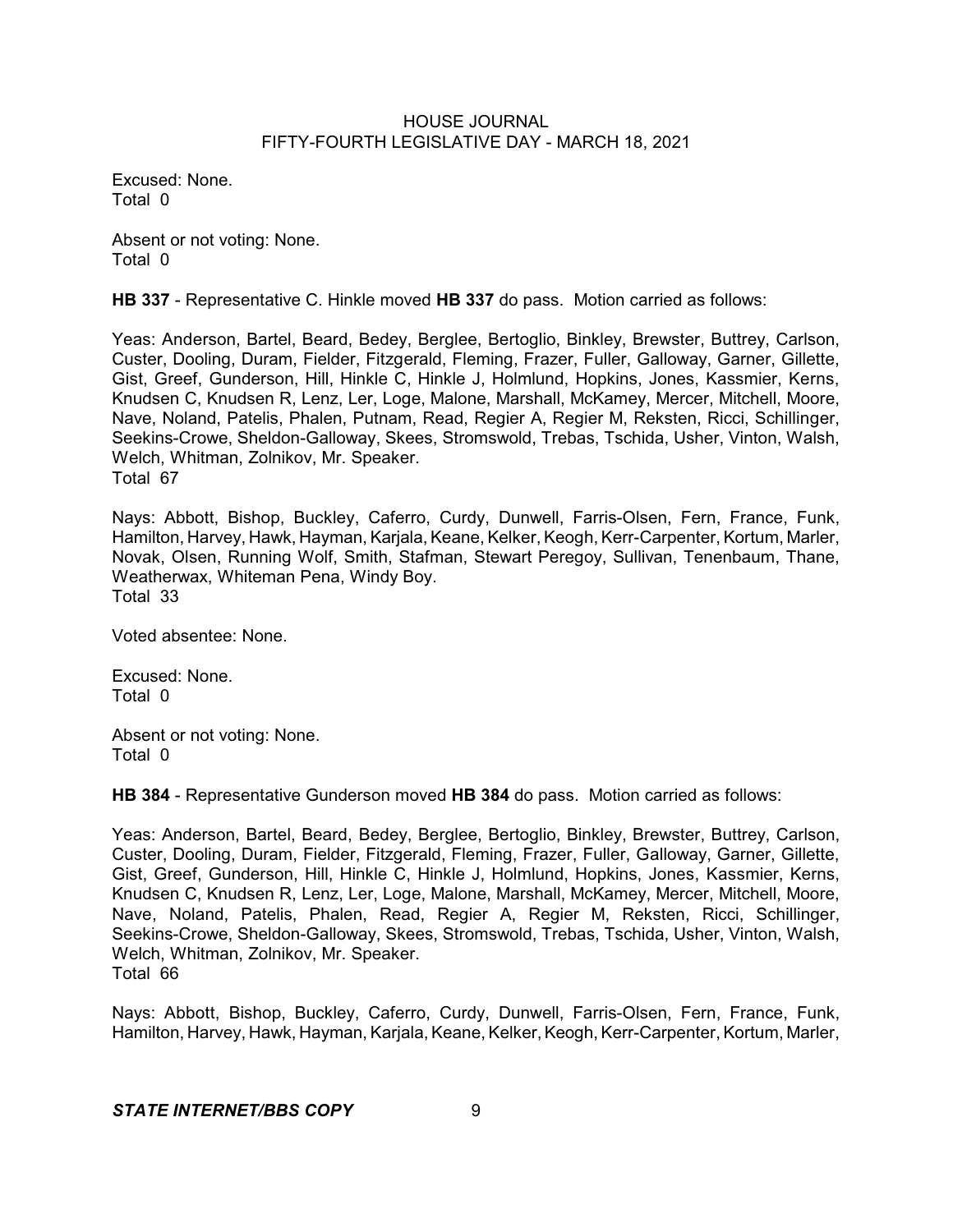Novak, Olsen, Putnam, Running Wolf, Smith, Stafman, Stewart Peregoy, Sullivan, Tenenbaum, Thane, Weatherwax, Whiteman Pena, Windy Boy. Total 34

Voted absentee: None.

Excused: None. Total 0

Absent or not voting: None. Total 0

**HB 385** - Representative Gunderson moved **HB 385** do pass. Motion carried as follows:

Yeas: Anderson, Bartel, Beard, Bedey, Berglee, Bertoglio, Binkley, Brewster, Buttrey, Carlson, Custer, Dooling, Duram, Fielder, Fitzgerald, Fleming, Frazer, Fuller, Galloway, Garner, Gillette, Gist, Greef, Gunderson, Hill, Hinkle C, Hinkle J, Holmlund, Hopkins, Jones, Kassmier, Kerns, Knudsen C, Knudsen R, Lenz, Ler, Loge, Malone, Marshall, McKamey, Mercer, Mitchell, Moore, Nave, Noland, Patelis, Phalen, Read, Regier A, Regier M, Reksten, Ricci, Schillinger, Seekins-Crowe, Sheldon-Galloway, Skees, Stromswold, Trebas, Tschida, Usher, Vinton, Walsh, Welch, Whitman, Zolnikov, Mr. Speaker. Total 66

Nays: Abbott, Bishop, Buckley, Caferro, Curdy, Dunwell, Farris-Olsen, Fern, France, Funk, Hamilton, Harvey, Hawk, Hayman, Karjala, Keane, Kelker, Keogh, Kerr-Carpenter, Kortum, Marler, Novak, Olsen, Putnam, Running Wolf, Smith, Stafman, Stewart Peregoy, Sullivan, Tenenbaum, Thane, Weatherwax, Whiteman Pena, Windy Boy. Total 34

Voted absentee: None.

Excused: None. Total 0

Absent or not voting: None. Total 0

**HB 620** - Representative A. Regier moved **HB 620** do pass. Motion carried as follows:

Yeas: Abbott, Anderson, Bartel, Beard, Bedey, Berglee, Bertoglio, Binkley, Bishop, Brewster, Buckley, Buttrey, Caferro, Carlson, Curdy, Custer, Dooling, Dunwell, Duram, Farris-Olsen, Fern, Fielder, Fitzgerald, Fleming, France, Frazer, Fuller, Funk, Galloway, Garner, Gillette, Gist, Greef, Gunderson, Hamilton, Harvey, Hawk, Hayman, Hill, Hinkle C, Hinkle J, Holmlund, Hopkins, Jones, Karjala, Kassmier, Keane, Kelker, Keogh,Kerns, Kerr-Carpenter, Knudsen C, Knudsen R, Kortum, Lenz, Ler, Loge, Malone, Marler, Marshall, McKamey, Mercer, Mitchell, Moore, Nave, Noland,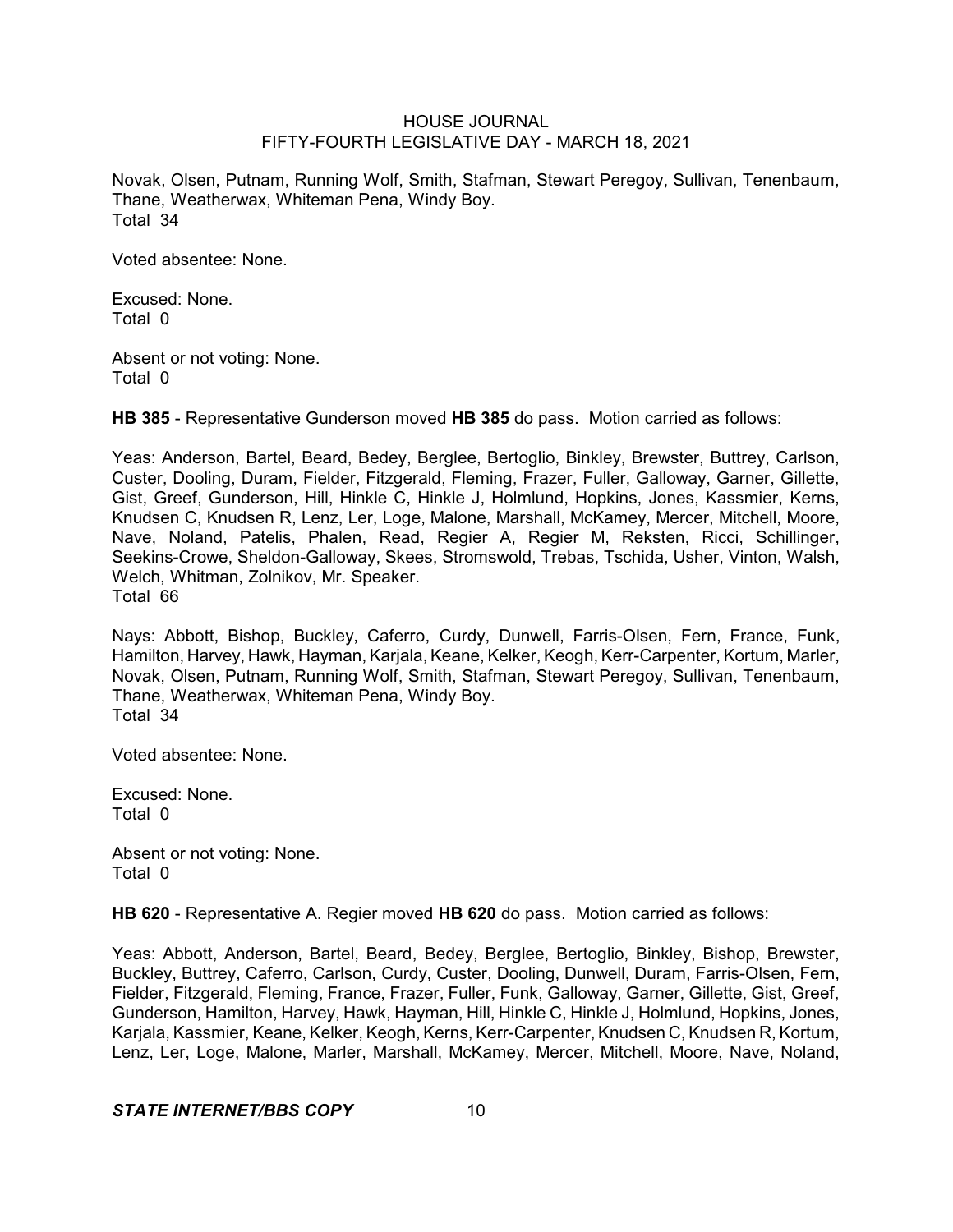Novak, Olsen, Patelis, Phalen, Putnam, Read, Regier A, Regier M, Reksten, Ricci, Running Wolf, Schillinger, Seekins-Crowe, Sheldon-Galloway, Skees, Smith, Stafman, Stewart Peregoy, Stromswold, Sullivan, Tenenbaum, Thane, Trebas, Tschida, Usher, Vinton, Walsh, Weatherwax, Welch, Whiteman Pena, Whitman, Windy Boy, Zolnikov, Mr. Speaker. Total 100

Nays: None. Total 0

Voted absentee: None.

Excused: None. Total 0

Absent or not voting: None. Total 0

**SB 13** - Representative Walsh moved **SB 13** be concurred in. Motion carried as follows:

Yeas: Abbott, Anderson, Bartel, Beard, Bedey, Berglee, Bertoglio, Bishop, Brewster, Buckley, Buttrey, Caferro, Carlson, Curdy, Custer, Dooling, Dunwell, Farris-Olsen, Fern, Fitzgerald, Fleming, France, Frazer, Fuller, Funk, Galloway, Garner, Gillette, Gist, Greef,Gunderson, Hamilton, Harvey, Hawk, Hayman, Hinkle C, Hinkle J, Holmlund, Hopkins, Jones, Karjala, Kassmier, Keane, Kelker, Keogh, Kerns, Kerr-Carpenter, Knudsen C, Knudsen R, Kortum, Lenz, Ler, Loge, Malone, Marler, Marshall, McKamey, Mercer, Mitchell, Moore, Noland, Novak, Olsen, Patelis, Phalen, Putnam, Regier A, Regier M, Reksten, Running Wolf, Seekins-Crowe, Sheldon-Galloway, Skees, Smith, Stafman, Stromswold, Sullivan, Tenenbaum, Thane, Trebas, Usher, Vinton, Walsh, Weatherwax, Welch, Whiteman Pena, Whitman, Windy Boy, Zolnikov, Mr. Speaker. Total 90

Nays: Binkley, Duram, Fielder, Hill, Nave, Read, Ricci, Schillinger, Stewart Peregoy, Tschida. Total 10

Voted absentee: None.

Excused: None. Total 0

Absent or not voting: None. Total 0

**SB 109** - Representative Bertoglio moved **SB 109** be concurred in. Motion carried as follows:

Yeas: Abbott, Anderson, Bartel, Beard, Bedey, Berglee, Bertoglio, Binkley, Bishop, Brewster, Buckley, Buttrey, Caferro, Carlson, Curdy, Custer, Dooling, Dunwell, Duram, Farris-Olsen, Fern,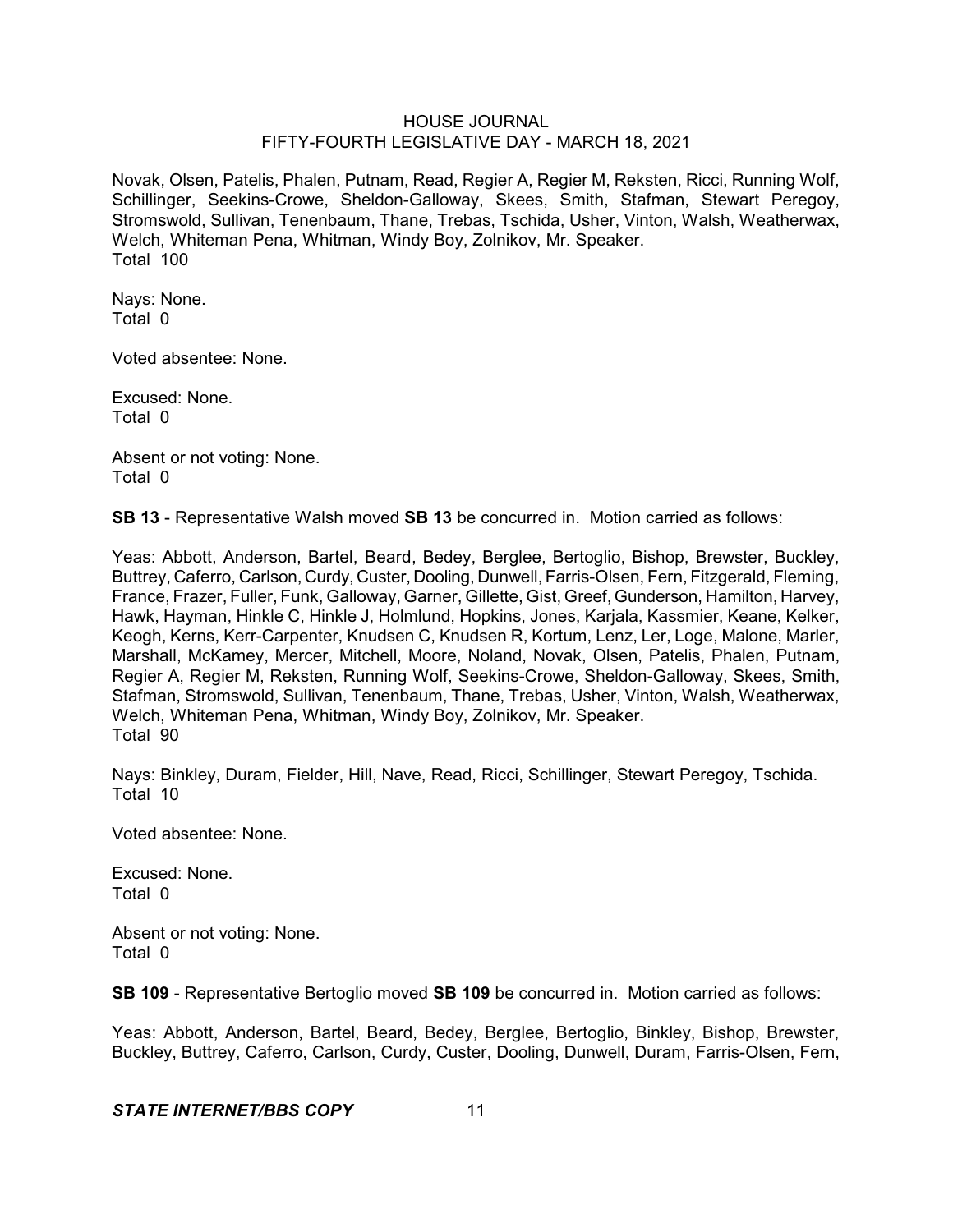Fielder, Fitzgerald, Fleming, France, Frazer, Funk, Galloway, Garner, Gillette, Gist, Greef, Gunderson, Harvey, Hawk, Hayman, Hill, Hinkle C, Hinkle J, Holmlund, Hopkins, Jones, Karjala, Kassmier, Keane, Kelker, Keogh, Kerns, Kerr-Carpenter, Knudsen C, Knudsen R, Kortum, Lenz, Ler, Loge, Malone, Marler, Marshall, McKamey, Mercer, Mitchell, Moore, Nave, Noland, Novak, Olsen, Patelis, Phalen, Putnam, Read, Regier A, Reksten, Ricci, Running Wolf, Schillinger, Seekins-Crowe, Sheldon-Galloway, Skees, Smith, Stafman, Stewart Peregoy, Stromswold, Sullivan, Thane, Trebas, Usher, Vinton, Walsh, Weatherwax, Welch, Whiteman Pena, Whitman, Windy Boy, Zolnikov, Mr. Speaker. Total 95

Nays: Fuller, Regier M, Tenenbaum, Tschida. Total 4

Voted absentee: None.

Excused: None. Total 0

Absent or not voting: Hamilton. Total 1

**SB 276** - Representative Custer moved **SB 276** be concurred in. Motion carried as follows:

Yeas: Abbott, Anderson, Bartel, Beard, Bedey, Berglee, Bertoglio, Binkley, Bishop, Brewster, Buckley, Buttrey, Caferro, Carlson, Curdy, Custer, Dooling, Dunwell, Duram, Farris-Olsen, Fern, Fielder, Fitzgerald, Fleming, France, Frazer, Fuller, Funk, Galloway, Garner, Gillette, Gist, Greef, Gunderson, Hamilton, Harvey, Hawk, Hayman, Hill, Hinkle C, Hinkle J, Holmlund, Hopkins, Jones, Karjala, Kassmier, Keane, Kelker, Keogh, Kerns, Kerr-Carpenter, Knudsen C, Knudsen R, Kortum, Lenz, Ler, Loge, Malone, Marler, Marshall, McKamey, Mercer, Mitchell, Moore, Nave, Noland, Novak, Patelis, Phalen, Putnam, Read, Regier A, Regier M, Reksten, Ricci, Running Wolf, Schillinger, Seekins-Crowe, Sheldon-Galloway, Skees, Smith, Stafman, Stewart Peregoy, Stromswold, Sullivan, Tenenbaum, Thane, Trebas, Tschida, Usher, Vinton, Walsh, Weatherwax, Welch, Whiteman Pena, Whitman, Windy Boy, Zolnikov, Mr. Speaker. Total 99

Nays: Olsen. Total 1

Voted absentee: None.

Excused: None. Total 0

Absent or not voting: None. Total 0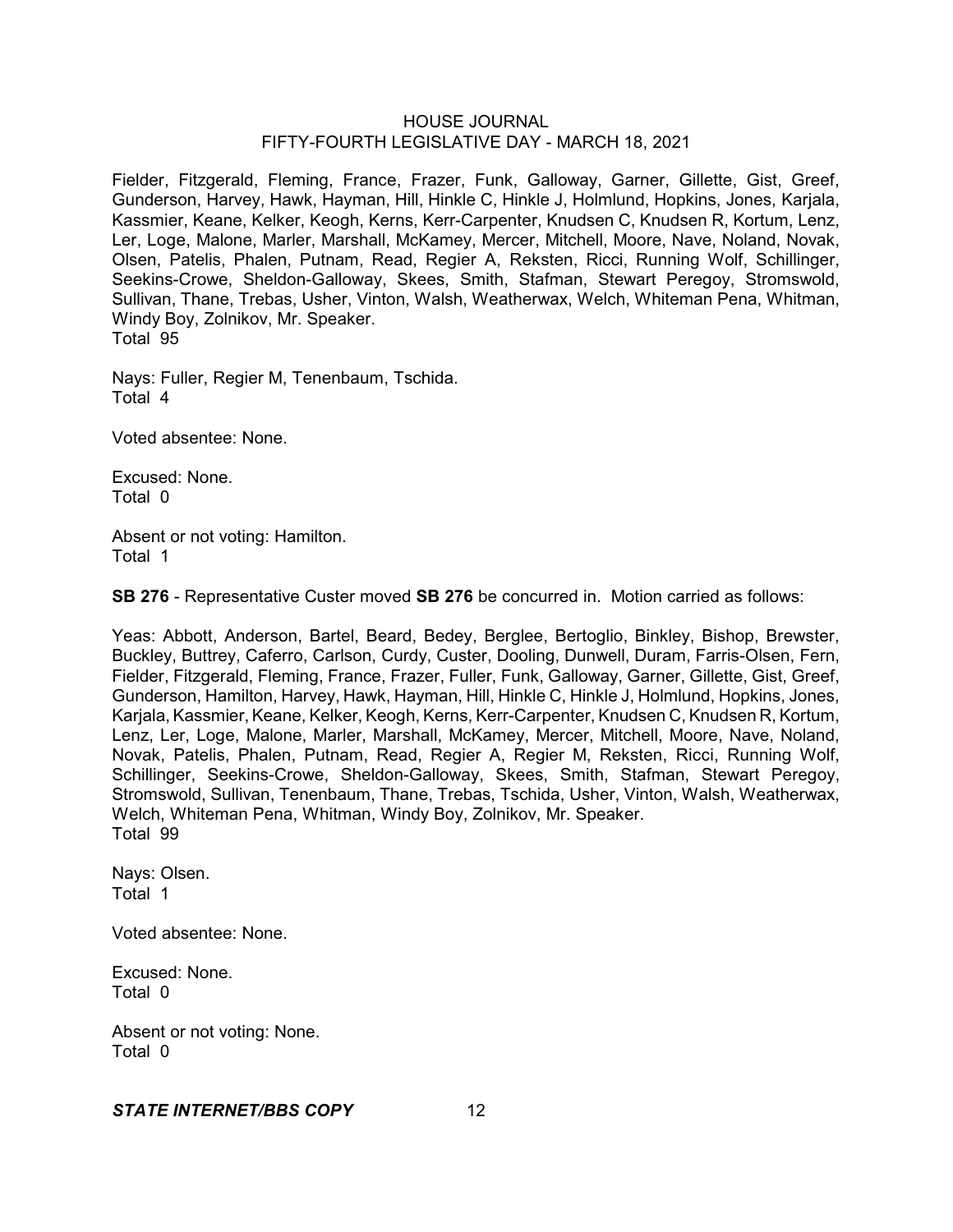Majority Leader Vinton moved the Committee rise and report. Motion carried. Committee arose. House resumed. Mr. Speaker presiding. Chair Berglee moved the Committee of the Whole report be adopted. Report adopted as follows:

Yeas: Abbott, Anderson, Bartel, Beard, Bedey, Berglee, Bertoglio, Binkley, Bishop, Brewster, Buckley, Buttrey, Caferro, Carlson, Curdy, Custer, Dooling, Dunwell, Duram, Farris-Olsen, Fern, Fielder, Fitzgerald, Fleming, France, Frazer, Fuller, Funk, Galloway, Garner, Gillette, Gist, Greef, Gunderson, Harvey, Hawk, Hayman, Hill, Hinkle C, Hinkle J, Holmlund, Hopkins, Jones, Kassmier, Kelker, Keogh, Kerns, Kerr-Carpenter, Knudsen C, Knudsen R, Kortum, Lenz, Ler, Loge, Malone, Marler, Marshall, McKamey, Mercer, Mitchell, Moore, Nave, Noland, Novak, Patelis, Phalen, Putnam, Read, Regier A, Regier M, Reksten, Ricci, Running Wolf, Schillinger, Seekins-Crowe, Sheldon-Galloway, Skees, Smith, Stafman, Stewart Peregoy, Sullivan, Tenenbaum, Thane, Trebas, Tschida, Usher, Vinton, Walsh, Welch, Whiteman Pena, Whitman, Zolnikov, Mr. Speaker. Total 93

Nays: Hamilton, Karjala, Keane, Stromswold, Windy Boy. Total 5

Voted absentee: None.

Excused: None. Total 0

Absent or not voting: Olsen, Weatherwax. Total 2

### **THIRD READING OF BILLS**

The following bills having been read three several times, title and history agreed to, were disposed of in the following manner:

**HB 525** passed as follows:

Yeas: Abbott, Anderson, Bartel, Beard, Bedey, Berglee, Bertoglio, Bishop, Brewster, Buckley, Buttrey, Caferro, Carlson, Curdy, Custer, Dooling, Duram, Farris-Olsen, Fern, Fielder, Fitzgerald, Fleming, France, Frazer, Fuller, Funk, Galloway, Garner, Gillette, Gist, Greef, Gunderson, Hamilton, Harvey, Hawk, Hayman, Hill, Hinkle C, Hinkle J, Holmlund, Hopkins, Jones, Karjala, Kassmier, Keane, Kelker, Keogh, Kerns, Kerr-Carpenter, Knudsen C, Knudsen R, Kortum, Lenz, Ler, Loge, Malone, Marler, Marshall, McKamey, Mercer, Mitchell, Moore, Nave, Noland, Novak, Olsen, Patelis, Phalen, Putnam, Read, Regier A, Regier M, Reksten, Ricci, Running Wolf, Schillinger, Seekins-Crowe, Skees, Smith, Stafman, Stewart Peregoy, Stromswold, Sullivan, Tenenbaum, Thane, Trebas, Tschida, Usher, Vinton, Walsh, Weatherwax, Welch, Whitman, Zolnikov, Mr. Speaker. Total 95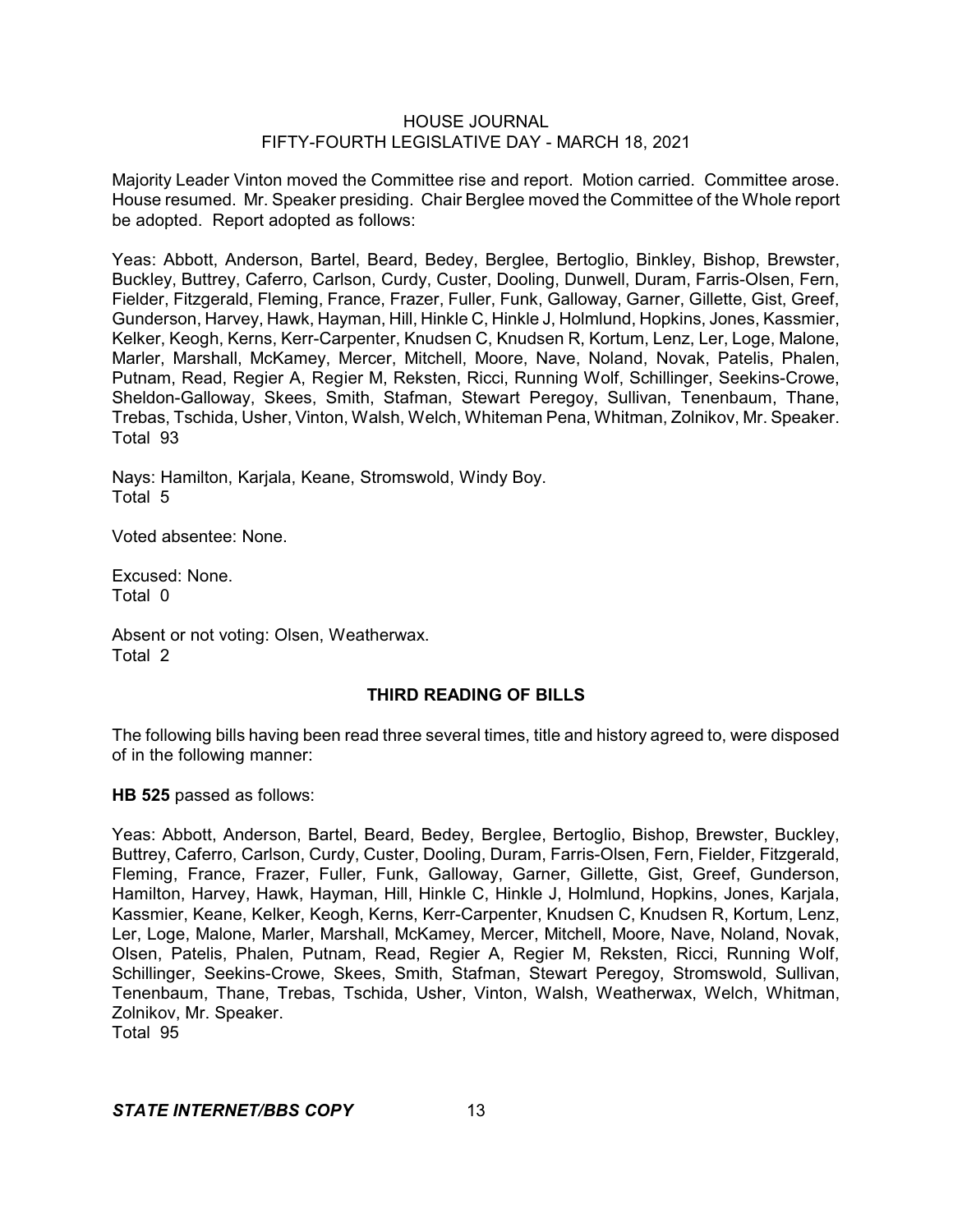Nays: Binkley, Dunwell, Sheldon-Galloway, Whiteman Pena, Windy Boy. Total 5

Voted absentee: None.

Excused: None. Total 0

Absent or not voting: None. Total 0

**SB 49** concurred in as follows:

Yeas: Anderson, Bartel, Beard, Bedey, Berglee, Bertoglio, Binkley, Brewster, Buckley, Buttrey, Carlson, Curdy, Custer, Dooling, Duram, Fern, Fielder, Fitzgerald, Fleming, France, Frazer, Fuller, Funk, Galloway, Garner, Gillette, Gist, Greef, Gunderson, Harvey, Hawk, Hill, Hinkle C, Hinkle J, Holmlund, Hopkins, Jones, Kassmier, Keane, Keogh, Kerns, Kerr-Carpenter, Knudsen C, Knudsen R, Lenz, Ler, Loge, Malone, Marshall, McKamey, Mercer, Mitchell, Moore, Nave, Noland, Novak, Patelis, Phalen, Putnam, Read, Regier A, Regier M, Reksten, Ricci, Running Wolf, Schillinger, Seekins-Crowe, Skees, Smith, Stewart Peregoy, Stromswold, Tenenbaum, Thane, Trebas, Tschida, Usher, Vinton, Walsh, Weatherwax, Welch, Whiteman Pena, Whitman, Windy Boy, Mr. Speaker. Total 84

Nays: Abbott, Bishop, Caferro, Dunwell, Farris-Olsen, Hamilton, Hayman, Karjala, Kelker, Kortum, Marler, Olsen, Sheldon-Galloway, Stafman, Sullivan, Zolnikov. Total 16

Voted absentee: None.

Excused: None. Total 0

Absent or not voting: None. Total 0

**SB 113** concurred in as follows:

Yeas: Anderson, Bartel, Beard, Bedey, Berglee, Bertoglio, Binkley, Brewster, Buttrey, Carlson, Curdy, Custer, Dooling, Duram, Fern, Fielder, Fitzgerald, Fleming, Frazer, Fuller, Galloway, Garner, Gillette, Gist, Greef, Gunderson, Hill, Hinkle C, Hinkle J, Holmlund, Hopkins, Jones, Kassmier, Kerns, Kerr-Carpenter, Knudsen C, Knudsen R, Lenz, Ler, Loge, Malone, Marshall, McKamey, Mercer, Mitchell, Moore, Nave, Noland, Patelis, Phalen, Putnam, Read, Regier A,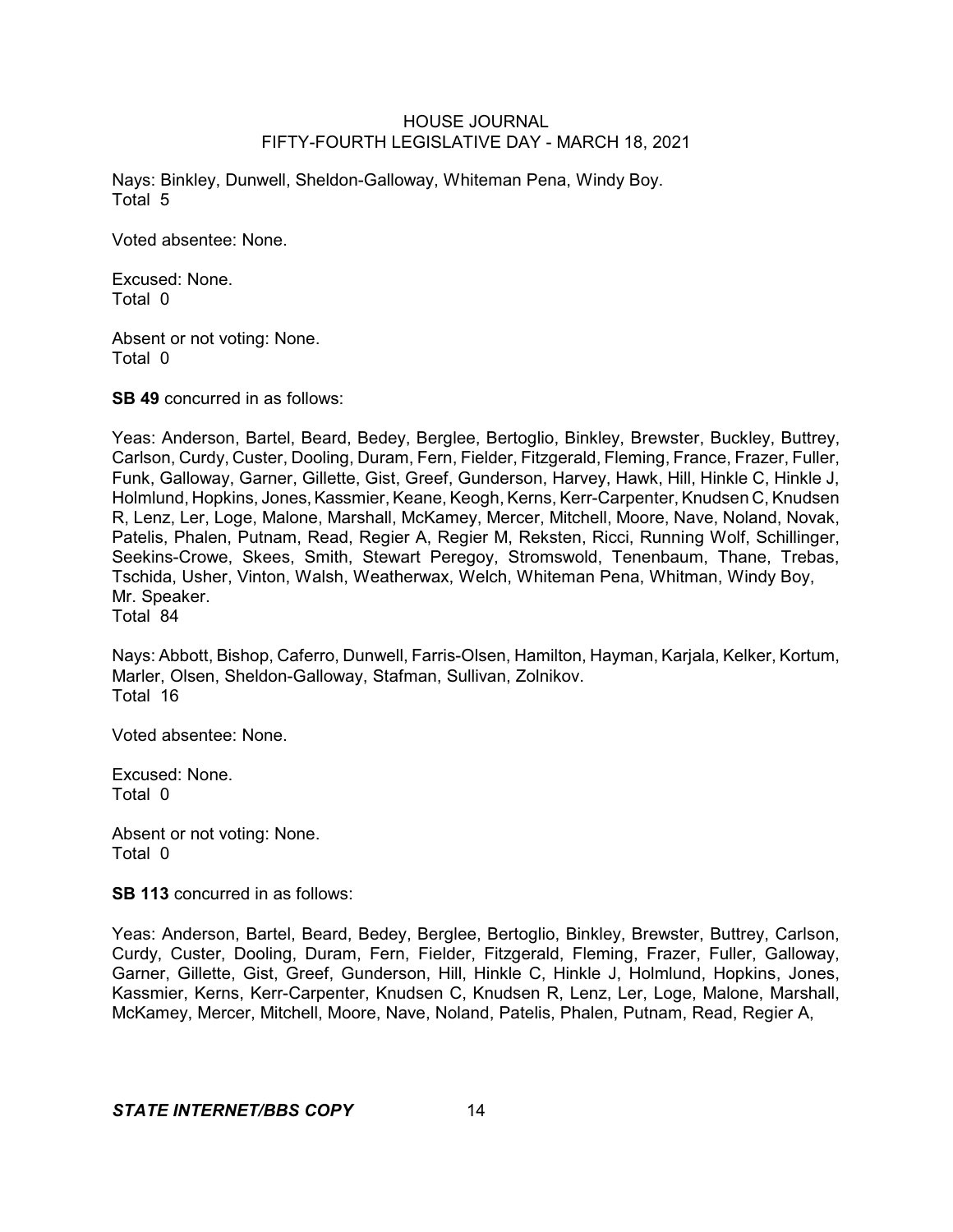Regier M, Reksten, Ricci, Schillinger, Seekins-Crowe, Sheldon-Galloway, Skees, Smith, Stromswold, Trebas, Tschida, Usher, Vinton, Walsh, Welch, Whitman, Zolnikov, Mr. Speaker. Total 71

Nays: Abbott, Bishop, Buckley, Caferro, Dunwell, Farris-Olsen, France, Funk, Hamilton, Harvey, Hawk, Hayman, Karjala, Keane, Kelker, Keogh, Kortum, Marler, Novak, Olsen, Running Wolf, Stafman, Stewart Peregoy, Sullivan, Tenenbaum, Thane, Weatherwax, Whiteman Pena, Windy Boy. Total 29

Voted absentee: None.

Excused: None. Total 0

Absent or not voting: None. Total 0

**SB 128** concurred in as follows:

Yeas: Anderson, Bartel, Beard, Bedey, Berglee, Bertoglio, Binkley, Brewster, Buttrey, Carlson, Custer, Dooling, Duram, Fielder, Fitzgerald, Fleming, Frazer, Fuller, Galloway, Garner, Gillette, Gist, Greef, Gunderson, Hill, Hinkle C, Hinkle J, Holmlund, Hopkins, Jones, Kassmier, Kerns, Knudsen C, Knudsen R, Lenz, Ler, Loge, Malone, Marshall, McKamey, Mercer, Mitchell, Moore, Nave, Noland, Patelis, Phalen, Putnam, Read, Regier A, Regier M, Reksten, Ricci, Schillinger, Seekins-Crowe, Sheldon-Galloway, Skees, Stromswold, Trebas, Tschida, Usher, Vinton, Walsh, Welch, Whitman, Zolnikov, Mr. Speaker. Total 67

Nays: Abbott, Bishop, Buckley, Caferro, Curdy, Dunwell, Farris-Olsen, Fern, France, Funk, Hamilton, Harvey, Hawk, Hayman, Karjala, Keane, Kelker, Keogh, Kerr-Carpenter, Kortum, Marler, Novak, Olsen, Running Wolf, Smith, Stafman, Stewart Peregoy, Sullivan, Tenenbaum, Thane, Weatherwax, Whiteman Pena, Windy Boy. Total 33

Voted absentee: None.

Excused: None. Total 0

Absent or not voting: None. Total 0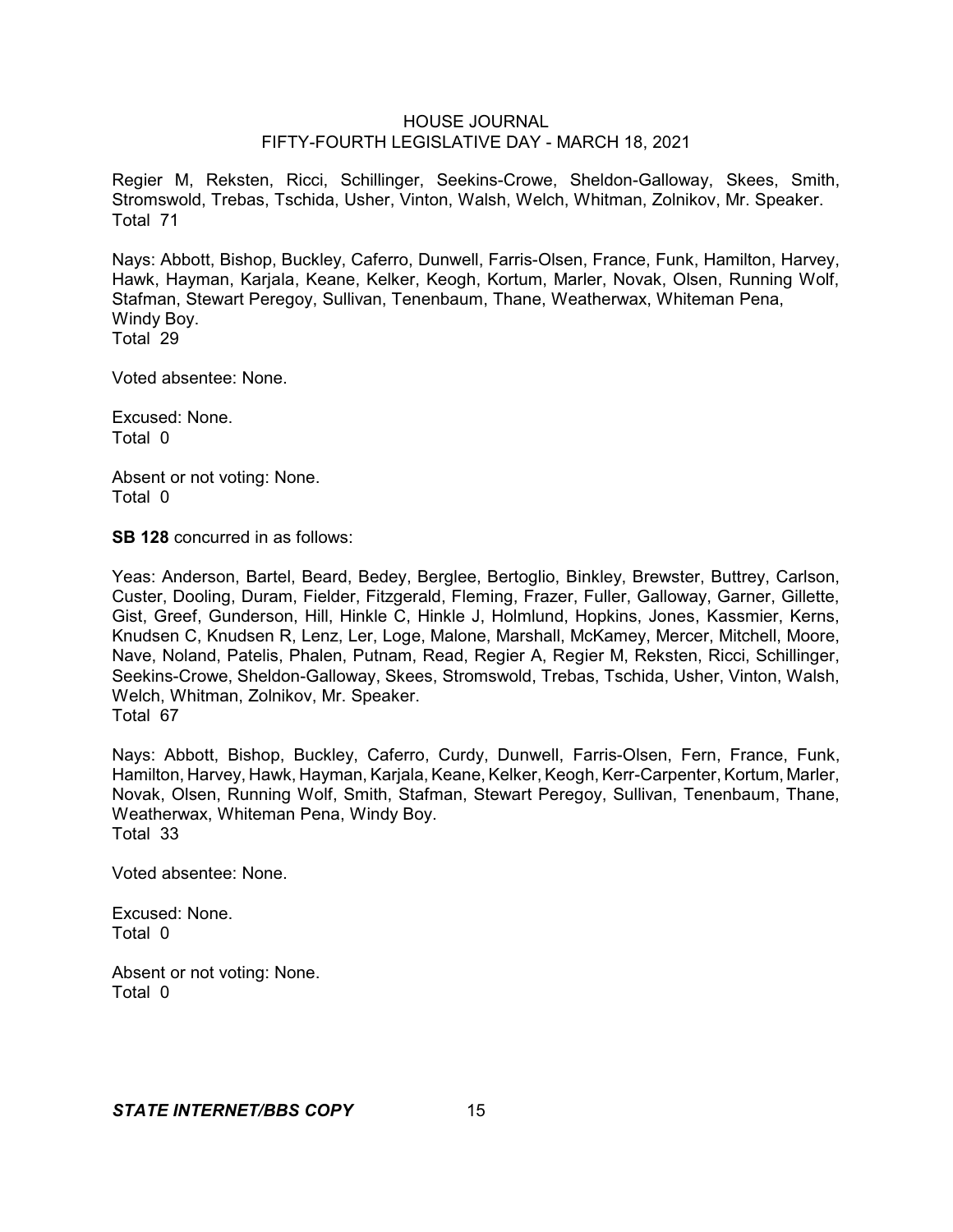**SB 152** concurred in as follows:

Yeas: Abbott, Anderson, Beard, Bedey, Berglee, Bertoglio, Binkley, Bishop, Brewster, Buckley, Buttrey, Caferro, Curdy, Custer, Dooling, Dunwell, Duram, Farris-Olsen, Fern, Fielder, Fitzgerald, Fleming, France, Frazer, Fuller, Funk, Galloway, Garner, Gillette, Gist, Greef, Gunderson, Hamilton, Harvey, Hawk, Hinkle C, Hinkle J, Holmlund, Hopkins, Jones, Karjala, Kassmier, Keane, Kelker, Keogh, Kerns, Kerr-Carpenter, Knudsen C, Knudsen R, Kortum, Ler, Loge, Malone, Marler, Marshall, McKamey, Mercer, Mitchell, Moore, Nave, Noland, Novak, Patelis, Phalen, Putnam, Read, Regier A, Regier M, Reksten, Ricci, Running Wolf, Schillinger, Seekins-Crowe, Skees, Smith, Stafman, Stewart Peregoy, Stromswold, Sullivan, Tenenbaum, Thane, Trebas, Usher, Vinton, Walsh, Weatherwax, Welch, Whiteman Pena, Whitman, Windy Boy, Mr. Speaker. Total 91

Nays: Bartel, Carlson, Hayman, Hill, Lenz, Olsen, Sheldon-Galloway, Tschida, Zolnikov. Total 9

Voted absentee: None.

Excused: None. Total 0

Absent or not voting: None. Total 0

**SB 154** concurred in as follows:

Yeas: Abbott, Anderson, Bartel, Beard, Bedey, Berglee, Bertoglio, Binkley, Bishop, Brewster, Buckley, Buttrey, Caferro, Carlson, Curdy, Custer, Dooling, Duram, Fern, Fielder, Fitzgerald, Fleming, France, Frazer, Fuller, Funk, Galloway, Garner, Gillette, Gist, Greef, Gunderson, Hamilton, Harvey, Hawk, Hill, Hinkle C, Hinkle J, Holmlund, Hopkins, Jones, Kassmier, Keane, Kelker, Keogh, Kerns, Kerr-Carpenter, Knudsen C, Knudsen R, Kortum, Lenz, Ler, Loge, Malone, Marshall, McKamey, Mercer, Mitchell, Moore, Nave, Noland, Novak, Patelis, Phalen, Putnam, Read, Regier A, Regier M, Reksten, Ricci, Running Wolf, Schillinger, Seekins-Crowe, Sheldon-Galloway, Skees, Smith, Stafman, Stewart Peregoy, Stromswold, Sullivan, Thane, Trebas, Tschida, Usher, Vinton, Walsh, Weatherwax, Welch, Whiteman Pena, Whitman, Windy Boy, Zolnikov, Mr. Speaker. Total 93

Nays: Dunwell, Farris-Olsen, Hayman, Karjala, Marler, Olsen, Tenenbaum. Total 7

Voted absentee: None.

Excused: None. Total 0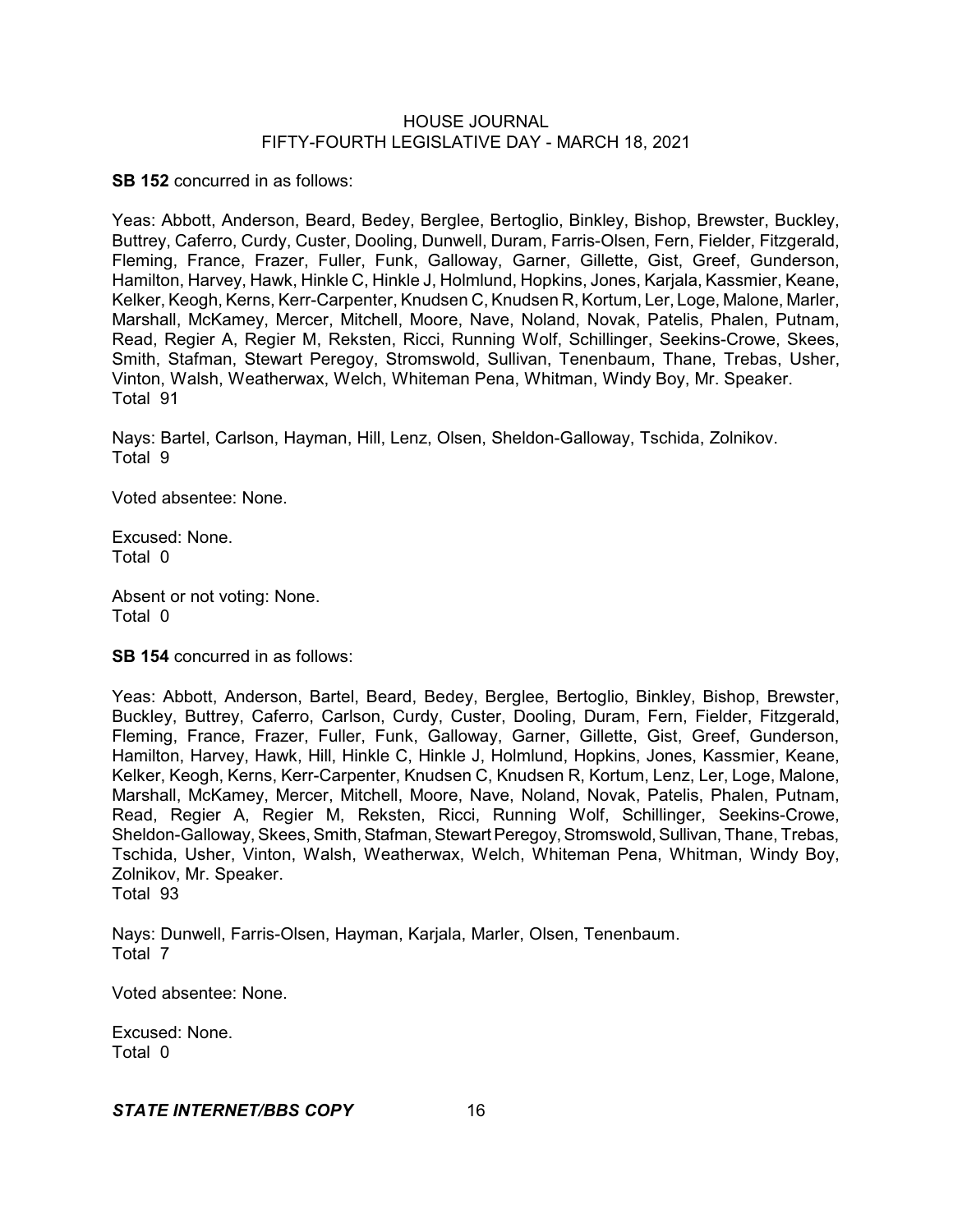Absent or not voting: None. Total 0

**SB 170** concurred in as follows:

Yeas: Anderson, Bartel, Beard, Bedey, Berglee, Bertoglio, Binkley, Brewster, Buttrey, Carlson, Custer, Dooling, Duram, Fern, Fielder, Fitzgerald, Fleming, Frazer, Fuller, Galloway, Garner, Gillette, Gist, Greef, Gunderson, Hill, Hinkle C, Hinkle J, Holmlund, Hopkins, Jones, Kassmier, Kerns, Knudsen C, Knudsen R, Lenz, Ler, Loge, Malone, Marshall, McKamey, Mercer, Mitchell, Moore, Nave, Noland, Patelis, Phalen, Putnam, Read, Regier A, Regier M, Reksten, Ricci, Schillinger, Seekins-Crowe, Sheldon-Galloway, Skees, Stromswold, Trebas, Tschida, Usher, Vinton, Walsh, Welch, Whitman, Zolnikov, Mr. Speaker. Total 68

Nays: Abbott, Bishop, Buckley, Caferro, Curdy, Dunwell, Farris-Olsen, France, Funk, Hamilton, Harvey, Hawk, Hayman, Karjala, Keane, Kelker, Keogh, Kerr-Carpenter, Kortum, Marler, Novak, Olsen, Running Wolf, Smith, Stafman, Stewart Peregoy, Sullivan, Tenenbaum, Thane, Weatherwax, Whiteman Pena, Windy Boy. Total 32

Voted absentee: None.

Excused: None. Total 0

Absent or not voting: None. Total 0

**SB 200** concurred in as follows:

Yeas: Abbott, Anderson, Bartel, Beard, Bedey, Berglee, Bertoglio, Binkley, Bishop, Brewster, Buckley, Buttrey, Caferro, Carlson, Curdy, Custer, Dooling, Dunwell, Duram, Farris-Olsen, Fern, Fielder, Fitzgerald, Fleming, France, Frazer, Fuller, Funk, Galloway, Garner, Gillette, Gist, Greef, Gunderson, Hamilton, Harvey, Hawk, Hayman, Hill, Hinkle C, Hinkle J, Holmlund, Hopkins, Jones, Karjala, Kassmier, Keane, Kelker, Keogh, Kerns, Kerr-Carpenter, Knudsen C, Knudsen R, Kortum, Lenz, Ler, Loge, Malone, Marler, McKamey, Mercer, Mitchell, Moore, Nave, Noland, Novak, Olsen, Patelis, Phalen, Putnam, Read, Regier A, Regier M, Reksten, Ricci, Running Wolf, Schillinger, Seekins-Crowe, Sheldon-Galloway, Skees, Smith, Stafman, Stewart Peregoy, Stromswold, Sullivan, Tenenbaum, Thane, Trebas, Tschida, Usher, Vinton, Walsh, Weatherwax, Welch, Whiteman Pena, Whitman, Windy Boy, Zolnikov, Mr. Speaker. Total 99

Nays: Marshall. Total 1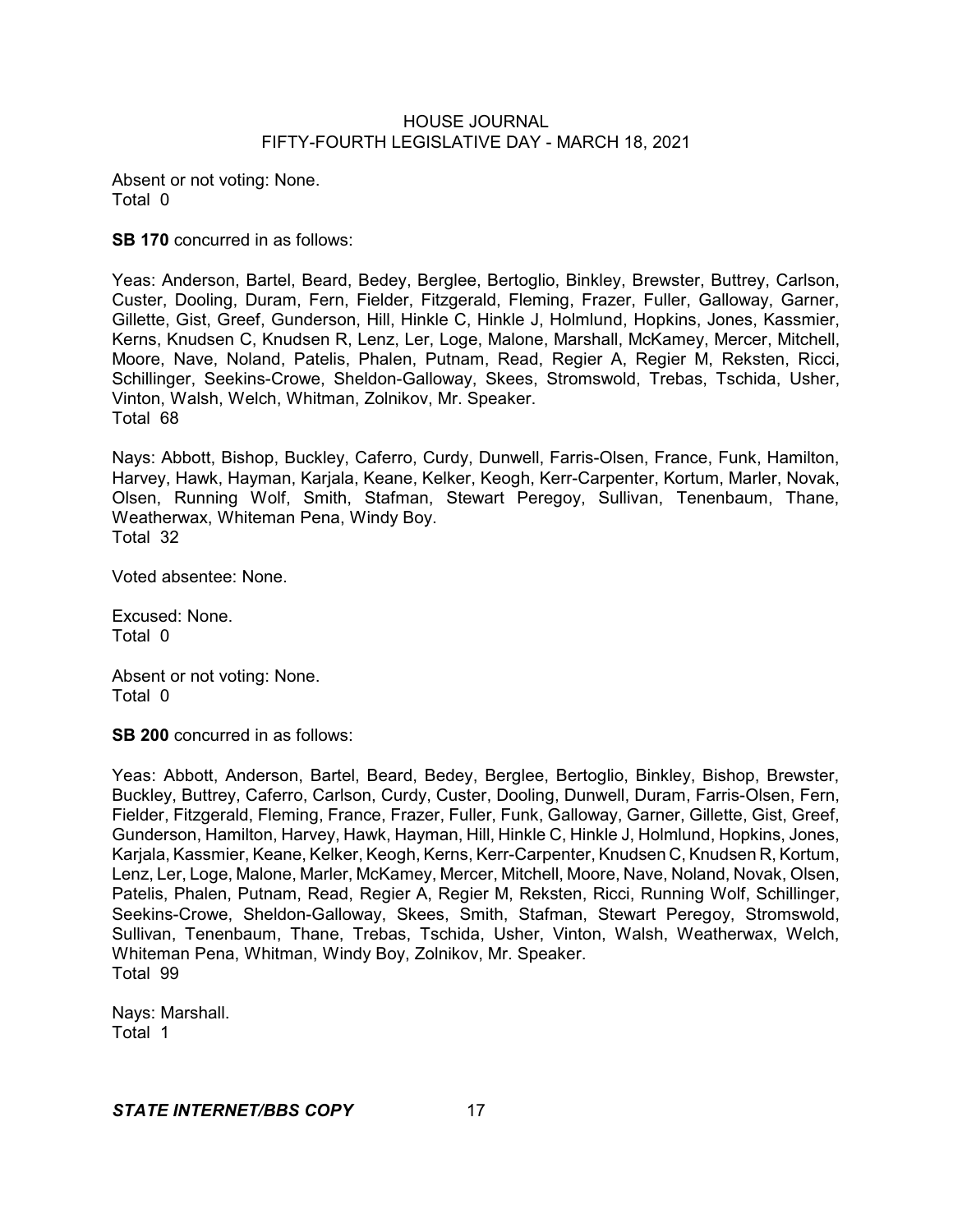Voted absentee: None.

Excused: None. Total 0

Absent or not voting: None. Total 0

**SB 227** concurred in as follows:

Yeas: Abbott, Anderson, Bartel, Beard, Bedey, Berglee, Bertoglio, Binkley, Brewster, Buckley, Buttrey, Caferro, Carlson, Curdy, Custer, Dooling, Dunwell, Duram, Fern, Fielder, Fitzgerald, Fleming, France, Frazer, Fuller, Funk, Galloway, Garner, Gillette, Gist, Greef, Gunderson, Hamilton, Harvey, Hawk, Hayman, Hill, Hinkle C, Hinkle J, Holmlund, Hopkins, Jones, Karjala, Kassmier, Keane, Kelker, Keogh, Kerns, Kerr-Carpenter, Knudsen C, Knudsen R, Kortum, Lenz, Ler, Loge, Malone, Marler, Marshall, McKamey, Mercer, Mitchell, Moore, Nave, Noland, Novak, Patelis, Phalen, Putnam, Read, Regier A, Regier M, Reksten, Ricci, Running Wolf, Schillinger, Seekins-Crowe, Sheldon-Galloway, Skees, Smith, Stafman, Stewart Peregoy, Stromswold, Sullivan, Tenenbaum, Thane, Trebas, Tschida, Usher, Vinton, Walsh, Weatherwax, Welch, Whiteman Pena, Whitman, Zolnikov, Mr. Speaker. Total 96

Nays: Bishop, Farris-Olsen, Olsen, Windy Boy. Total 4

Voted absentee: None.

Excused: None. Total 0

Absent or not voting: None. Total 0

**SB 262** concurred in as follows:

Yeas: Abbott, Anderson, Bartel, Beard, Bedey, Berglee, Bertoglio, Binkley, Bishop, Brewster, Buckley, Buttrey, Carlson, Curdy, Custer, Dooling, Dunwell, Duram, Farris-Olsen, Fern, Fielder, Fitzgerald, Fleming, France, Frazer, Fuller, Funk, Galloway, Garner, Gillette, Gist, Greef, Gunderson, Hamilton, Harvey, Hawk, Hayman, Hill, Hinkle C, Hinkle J, Holmlund, Hopkins, Jones, Karjala, Kassmier, Keane, Kelker, Keogh, Kerns, Kerr-Carpenter, Knudsen C, Knudsen R, Kortum, Lenz, Ler, Loge, Malone, Marler, Marshall, McKamey, Mercer, Mitchell, Moore, Nave, Noland, Novak, Olsen, Patelis, Phalen, Putnam, Read, Regier A, Regier M, Reksten, Ricci, Running Wolf,